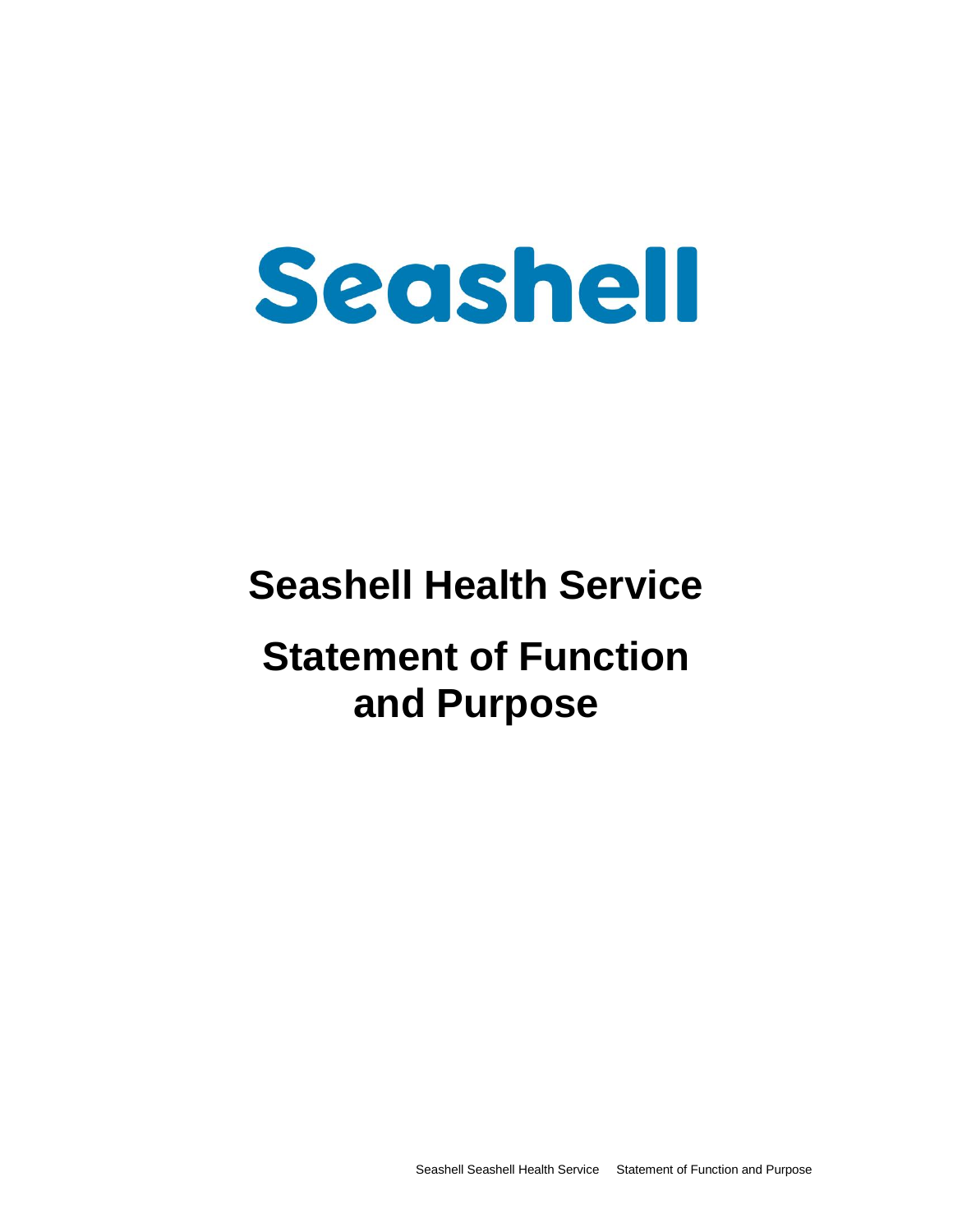#### **Preamble**

Seashell Trust is a Charity based in the North West which supports Children and Young People on its campus based in Cheadle Hulme. Seashell Trust comprises of a Specialist School, an Independent Specialist FE College, registered care homes and a health care service.

Our charity is dedicated to providing a creative, happy and secure environment for children and young people with complex and severe learning disabilities, which include little or no spoken language. With the expertise of our specialist teachers, care staff, onsite therapy team, assistive technologists, swimming teachers and sports coaches, our students learn how to express themselves, engage with the world around them, become more independent and live safe, creative and fulfilling lives.

We recognise that every child and young person placed with us is unique. We provide highly personalised packages of education and care which meet the individual needs.

It is the aim of the Seashell Trust to deliver the highest standards of care and support for all its service users by providing an environment which safeguards, stimulates, promotes and respects the rights, independence and dignity of individuals.

**<http://www.seashelltrust.org.uk/about>**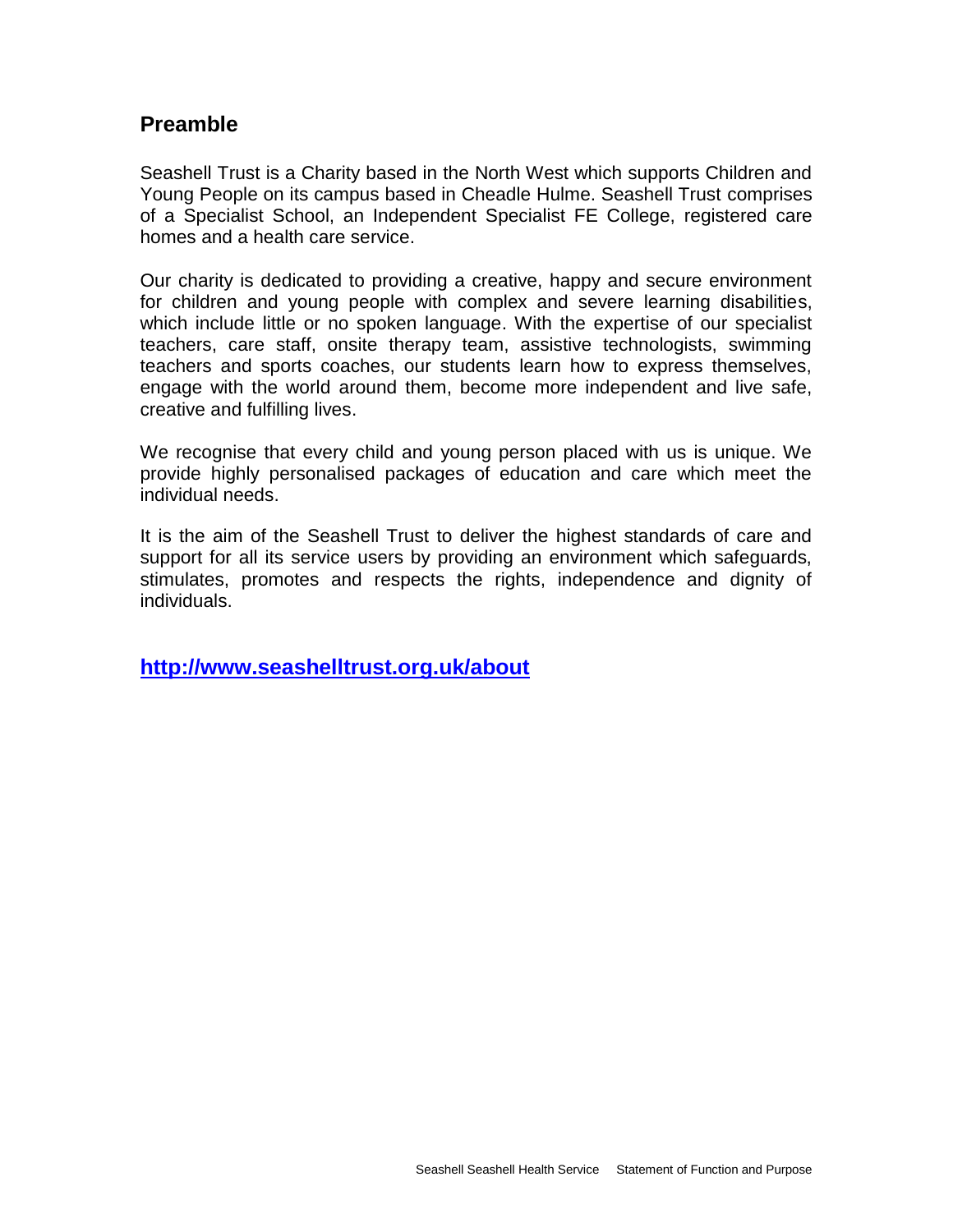### **Contents**

- **1) Service Provider details**
- **2) Seashell Health Service**
- **3) Making a complaint and giving compliments**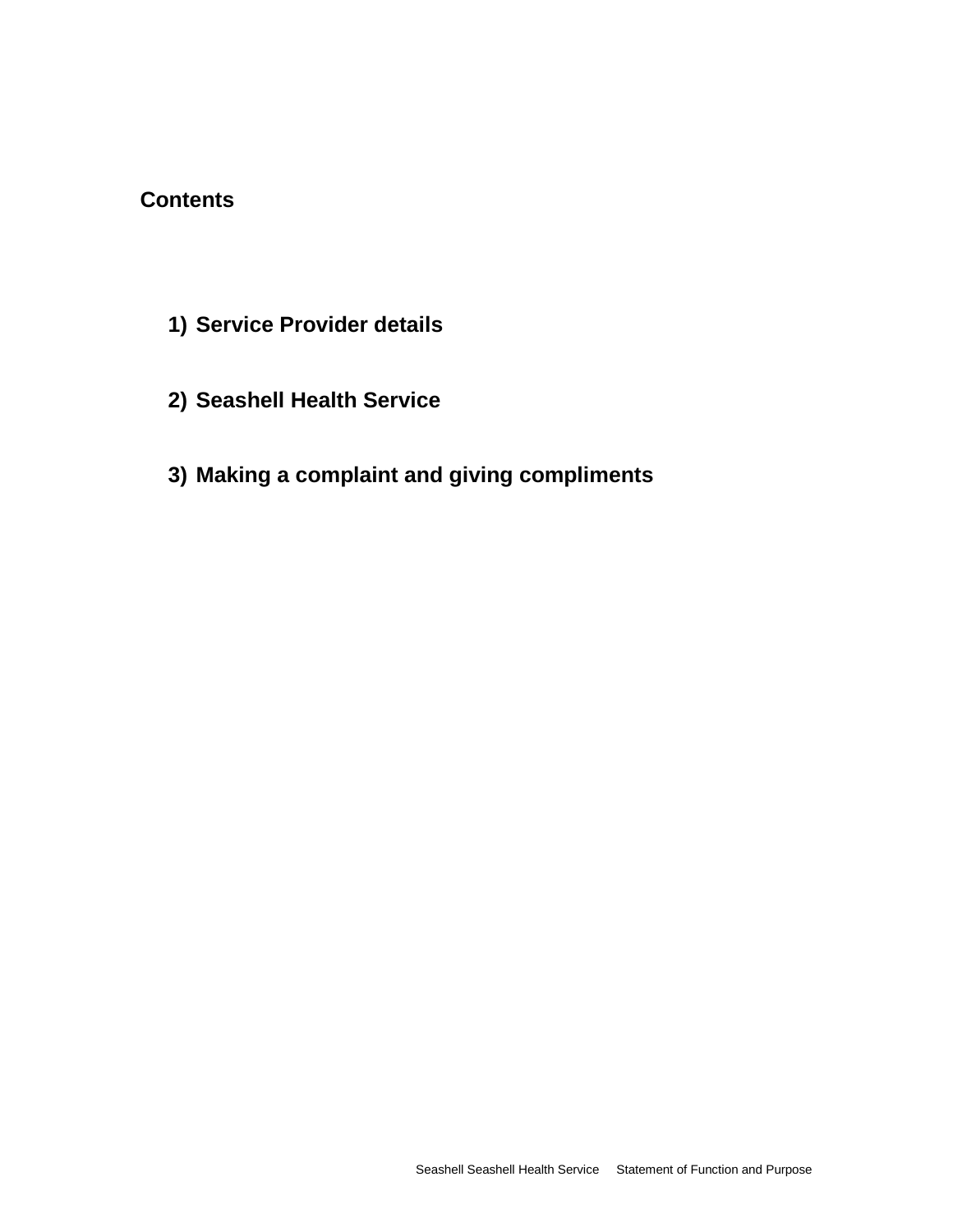## **1) Service Provider details**

| Date                | September 2020                      |
|---------------------|-------------------------------------|
|                     | <b>Service Provider</b>             |
| Name                | Seashell                            |
| <b>Legal Status</b> | Charity                             |
| <b>Address</b>      | <b>Seashell Trust</b>               |
|                     | Stanley road,                       |
|                     | Cheadle Hulme.                      |
|                     | SK8 6RQ.                            |
| E-mail              | info@seashelltrust.org.uk           |
|                     |                                     |
| Telephone           | 0161 610 0100                       |
| Fax                 | 0161 610 0101                       |
| Service Provider ID | 1-101620506                         |
| Responsible         | <b>CEO Jolanta McCall</b>           |
| person              | Jolanta.McCall@seashelltrust.org.uk |
|                     |                                     |
| Company number      | 04216714                            |
|                     | Charity no: 1092655                 |

#### **Responsible person:**

#### **Jolanta McCall – Chief Executive**

Telephone no: 0161 610 0174

#### **Pen Picture**

Jolanta is a qualified teacher and Teacher of the Deaf with 29 years' experience (15 of which have been in leadership roles) of working with children with disabilities including sensory and complex needs. She has worked in residential specialty provisions, mainstream resourced bases, as well as LA peripatetic services in UK, Poland and Japan. She also hold an MSc qualification in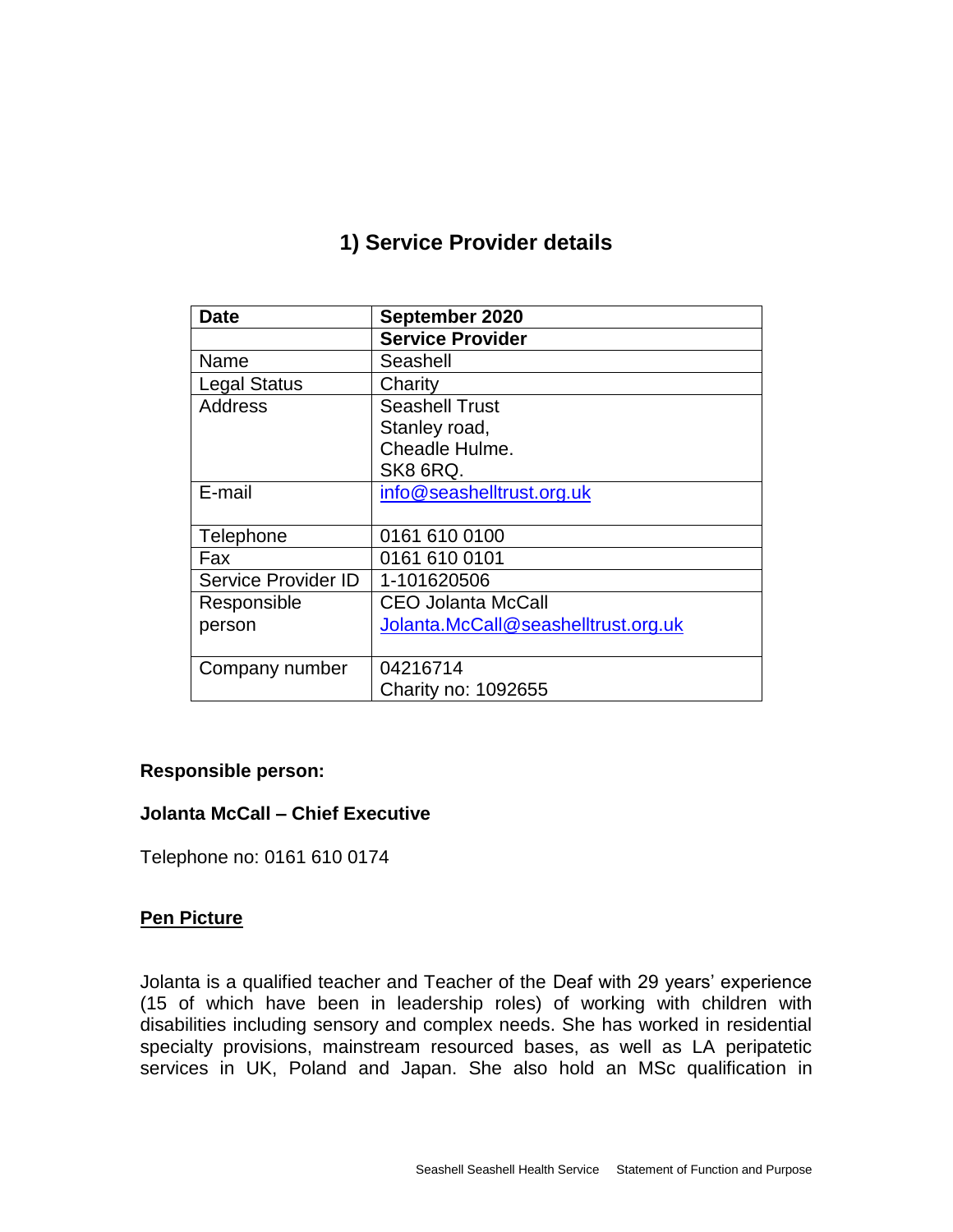educational audiology, and trained in different modes of communication including PECs, Makaton and BSL level 1.

Throughout her career she has been (and is recognised) as a champion for disabled children. Positive outcomes and the well-being of children, young people and their families have been at the heart of all her work.

After working within a number of Local Authority Education departments during her career in the UK, she held a unique post that encompasses leadership within both Health and Special Education, allowing her to provide co-ordinated leadership in a multidisciplinary environment using integrated approaches in Guy's & St Thomas' Foundation Trust and Southwark LA.

As a London Borough of Southwark Local Authority officer she has also been involved in the assessment of child and young person needs in consideration of out of borough placements, and have led on the monitoring of out of borough placements as well as providing Quality Assurance for Education Health and Care Plans across different disabilities.

She has considerable experience of supporting, mentoring and performance managing a wide range of professionals – always ensuring the safety and wellbeing of children and young people with special and complex needs.

Ultimately she regards the most important measure of success to be not only the well-being, safety and outcomes of disabled children, but also their satisfaction. Jolanta led on the development of a questionnaire based system designed to be easy to use by young disabled children and young people with limited communication abilities

In addition Jolanta has a national and international reputation, particularly for the development of innovative services, and was responsible for the development and establishment of the renowned Hummingbird Clinic, to date the only UK based specialist clinic for hearing assessment for children with autism and additional special needs. She is a frequent speaker at conferences at home and abroad, and has acted in an advisory capacity to the National Deaf Children's Society in the development of UK Quality Standards for Early Years provision. She serves as a member of an international working group on the development of new approaches to family centred care and support, and is actively involved in research in the field with a number of high profile partners in academia and industry.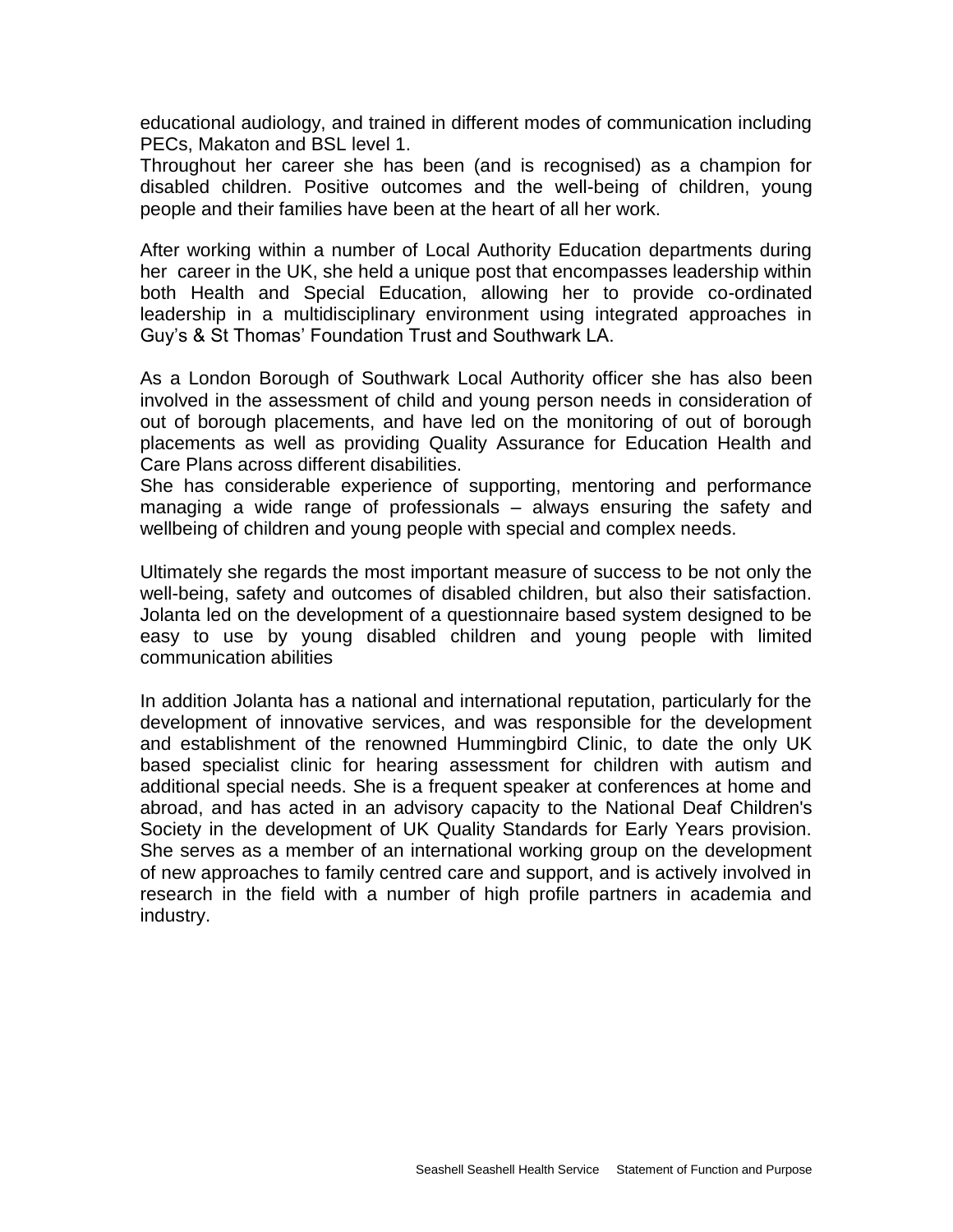#### **2) Seashell Health Service**

| Service Type                | <b>Community Health Care Service</b>      |
|-----------------------------|-------------------------------------------|
| <b>Regulated activities</b> | Treatment of disease, disorder and injury |
| Service user band           | People aged between; 0-25                 |
|                             | Learning disabilities and Autism Spectrum |
|                             | Conditions                                |
|                             | <b>Physical disabilities</b>              |
|                             | <b>Sensory impairment</b>                 |
| <b>Location ID</b>          | 1-10631701224                             |
| Registered                  | <b>Tamsin Rowbotham</b>                   |
| Manager                     | Tamsin.rowbotham@seashelltrust.org.uk     |
|                             | <b>Seashell Trust</b>                     |
|                             | Stanley road,                             |
|                             | Cheadle Hulme.                            |
|                             | SK8 6RQ.                                  |
| Telephone                   | 0161 610 0100                             |
| Manager ID                  | CON1-9214920130                           |

Seashell Health team comprises of nurses and Allied Health Professionals including Speech and Language Therapists, Physiotherapists, Occupational Therapists, Audiologists and a Mental Health Nurse. The nursing service employs three qualified nurses based across the educational provisions on the site. All Allied Health Professionals are registered with the HCPC and nurses are NMC registered. The nurses carry out assessment and procedures to inform and maintain children and young people's (CYPs) Health Action Plans. The nursing team deliver training and assess competency to enable designated support staff within the education and care services to have the skills to deliver delegatable procedures as required by CYP in line with RCN guidance. Medication trained staff administer medication to CYP in line with their Health Action Plans and access primary care services as required.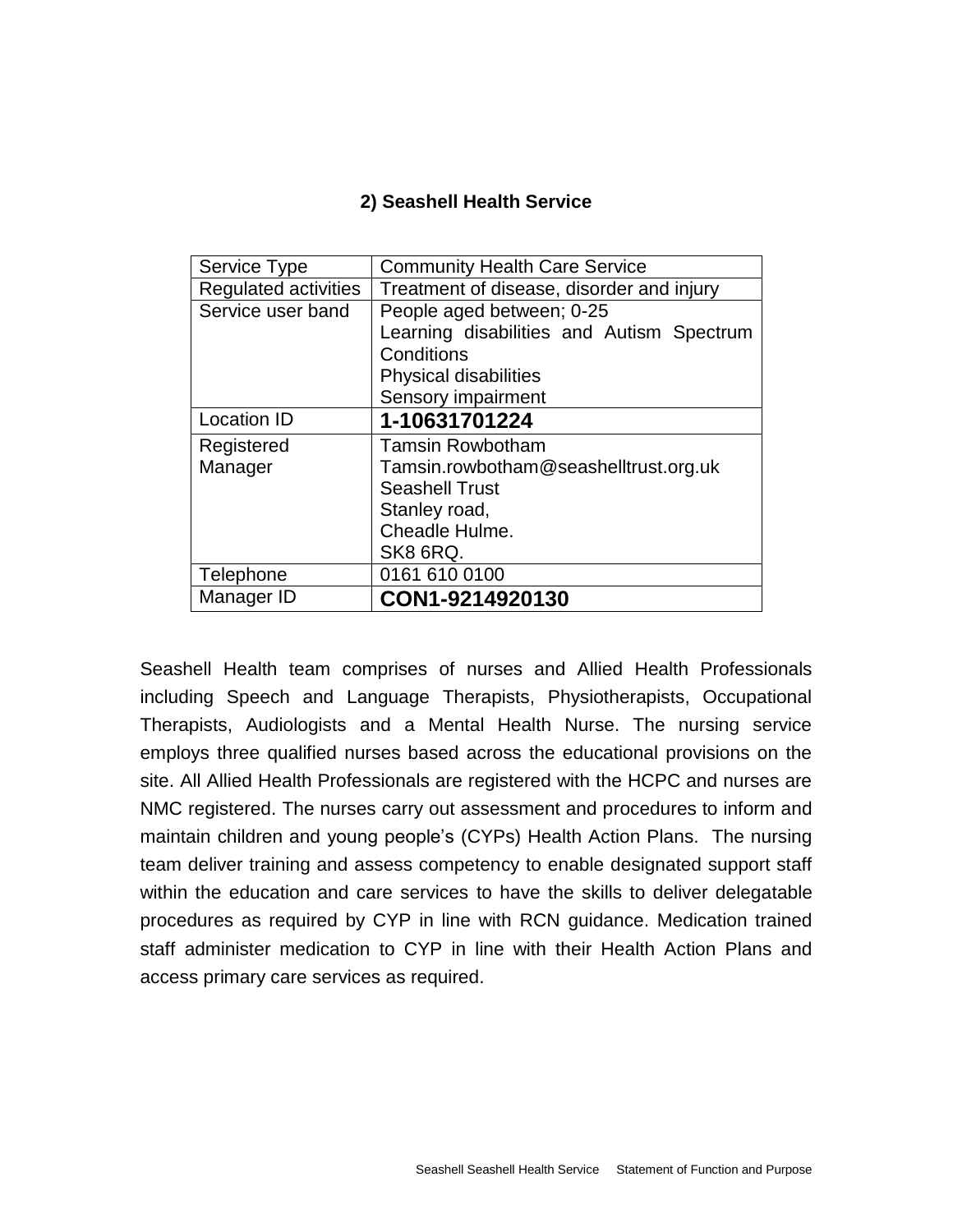#### **Aims and Objectives**

The Seashell Trust Health Service aims to provide high quality, multi-disciplinary

health care across services delivered by the Seashell Trust to:

- Promote the health and wellbeing of all children and young people
- Comply with and exceed all regulatory and statutory requirements to ensure services provided are safe, effective, caring, responsive and well led
- Maximise opportunities for children and young people with complex health care needs to access education and residential settings
- Increase levels of participation within learning activities across both education and residential services
- Deliver person centred healthcare action plans in collaboration with the individual, their family and/or carers and NHS services
- Ensure all individuals accessing the service are protected from harm and provided with person centred support
- Provide support and guidance to individuals and their families and/or carers through training, coaching and provision of written guidance
- Provide training and coaching to Seashell Trust staff team to enable safe delivery of delegatable activities.
- Provide services which operate under the Seashell Trust policies and procedures
- Provide services delivered by a highly skilled and progressive workforce through a robust programme of continuing professional development activities and clinical supervision

#### **The Seashell Trust Healthcare service will:**

- Ensure the right staffing levels are in place and that safe recruitment with robust vetting processes is conducted including a through induction to the Seashell Trust prior to staff commencing in post.
- Be responsible for maintaining up to date comprehensive risks assessment, Health Action Plans and inputting into Education, Health and Care plans for all children and young people accessing the Seashell Trust services on day placements.
- Support and advise Registered Managers and residential teams as required in maintaining clinical risk assessments, Health Action Plans and EHCPs for children and young people accessing residential placements operating under Ofsted regulations for Children's homes and CQC regulations for young adult's residential services.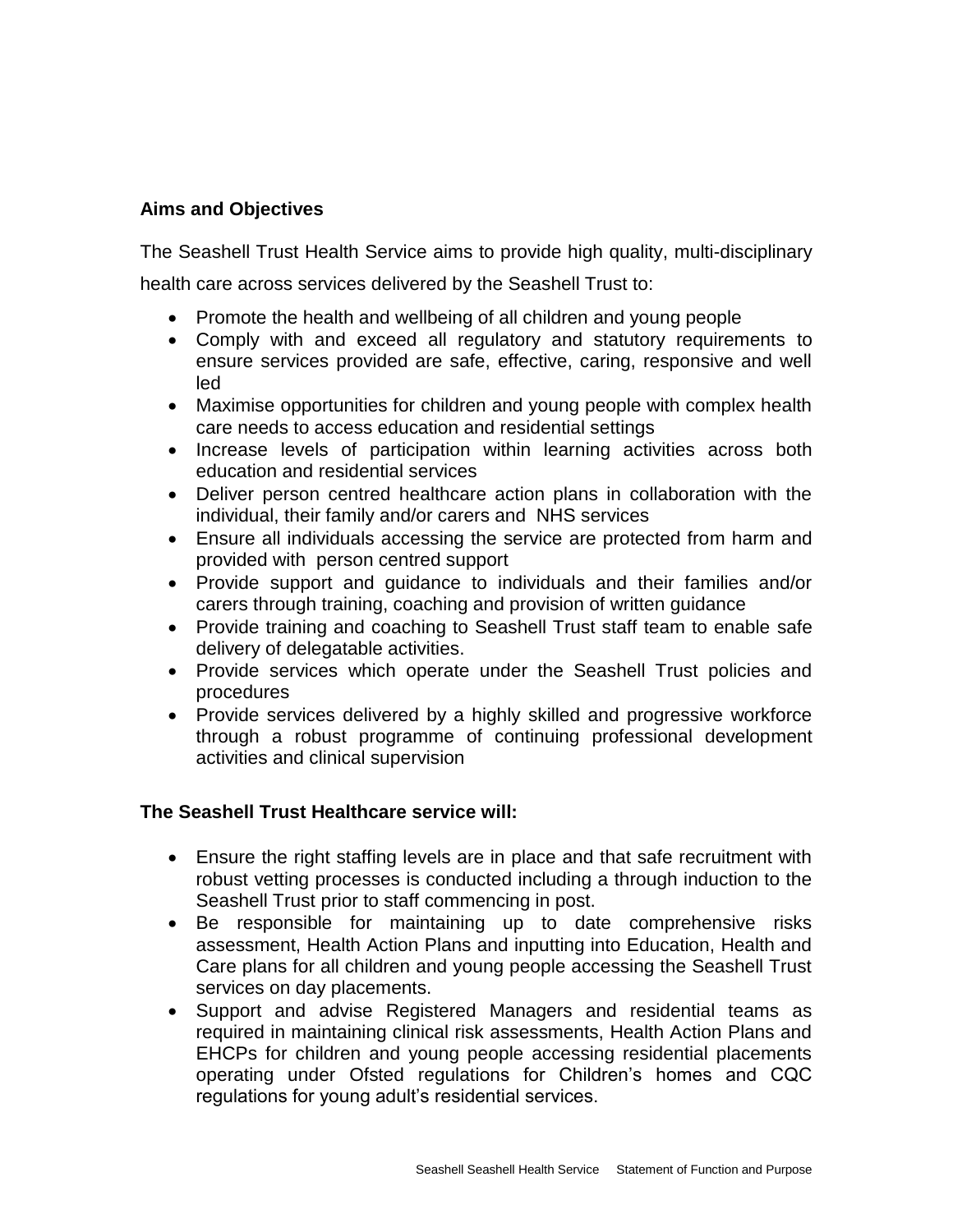- Ensure all staff delivering delegated activates are appropriately trained and have their competencies monitored to complete required procedures.
- Work in collaboration with NHS and appropriate private healthcare services to promote holistic care and positive outcomes for children and young people
- Undertake a cycle of internal clinical audit and ensure Policy and Procedures are in place to maintain high standards of effectiveness and safety
- Complete service evaluation to continually review and improve the service
- Ensure service developments are based on current best practice guidelines and available evidence base relating to children and young people with intellectual disabilities and autism spectrum conditions

#### **Organisational Chart**

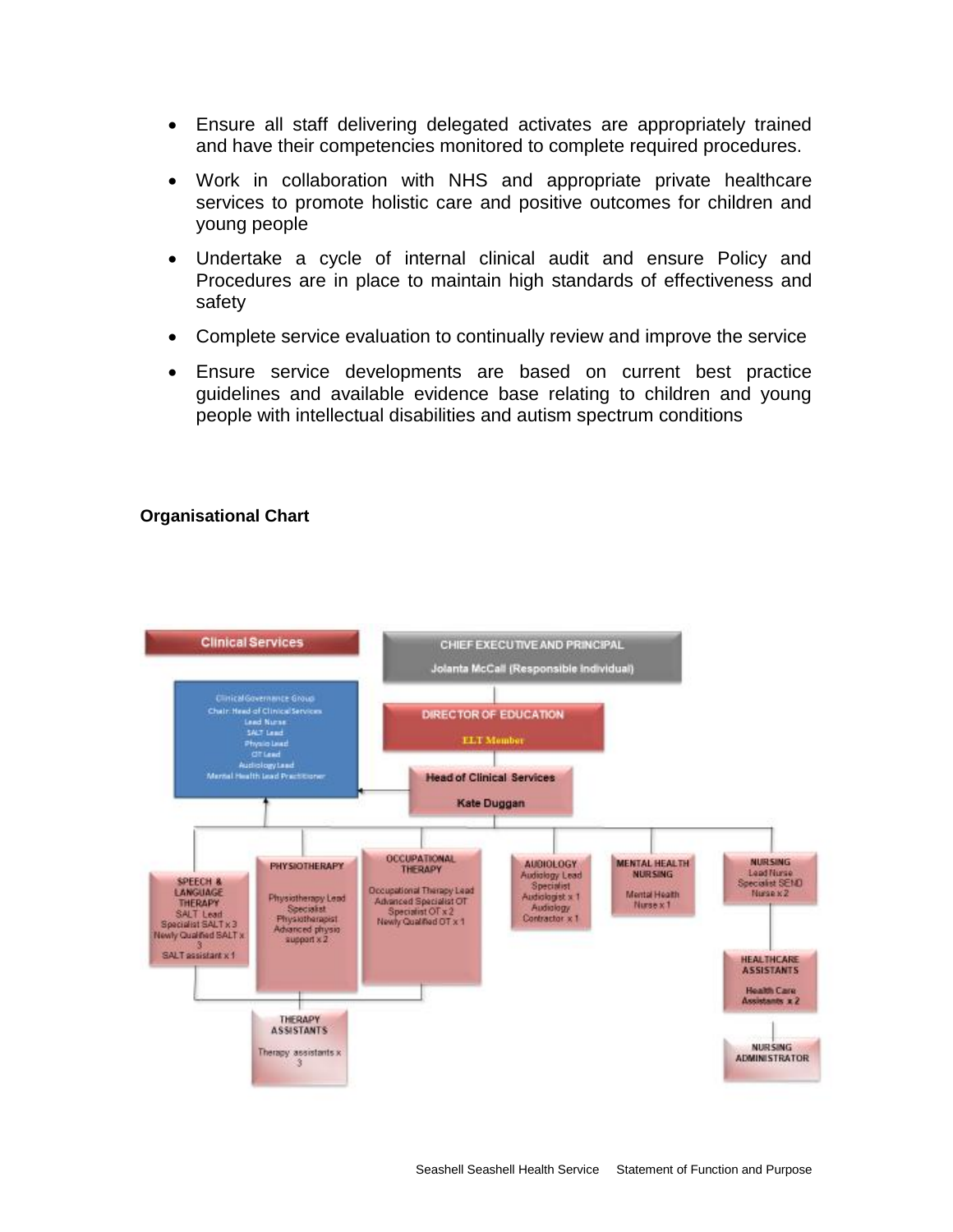#### **Person Centered Care**

All children and young people supported by the Health Service are assessed on admission to ensure that all clinical requirements are identified. Staff teams supporting children and young people receive training from the qualified health professionals within the health care service to ensure that their individual needs are met. Children and Young People are supported to contribute to development of their service via the use of a range of bespoke alternative and augmentative communication strategies. Close liaison with family services ensures that the views of parents and carers are also incorporated into the care provided to children and young people.

#### **Dignity and Respect**

Children and Young People supported by the Health Service have wide ranging and complex health needs. All children and young people receive support which is respectful through the involvement of CYP wherever possible in decision making in relation their care. Privacy is maintained during the delivery of any sensitive clinical procedures. All clinical records are created, shared, stored and disposed of in line with Caldicott Principles and good data governance practice. No CYP supported by the service are discriminated against due to protected characteristics as defined in the Equality Act (2010)

#### **Need for consent**

Parental consent is sought for children under the age of 16 in relation to clinical support. Mental Capacity Assessments are completed in relation to significant health decisions for all individuals 16+. Family members and professionals from across the MDT are involved in best interest's decision making where it is deemed that a young person lacks capacity.

#### **Safe care and treatment and safeguarding**

The nursing team carry out assessment and procedures to inform and maintain young people's Health Action Plans. The nursing team deliver training and assess competency to enable Health Care Assistants based in education teams to have the skills to deliver delegatable procedures as required by children and young people in line with RCN guidance. Medication trained staff in the residential services administer medication to children and young people in line with their Health Action Plans and access primary care services as required. All medication is administered in line with the Safe Administration of Medication Policy and Procedure. The Audiology team work with CYP in the onsite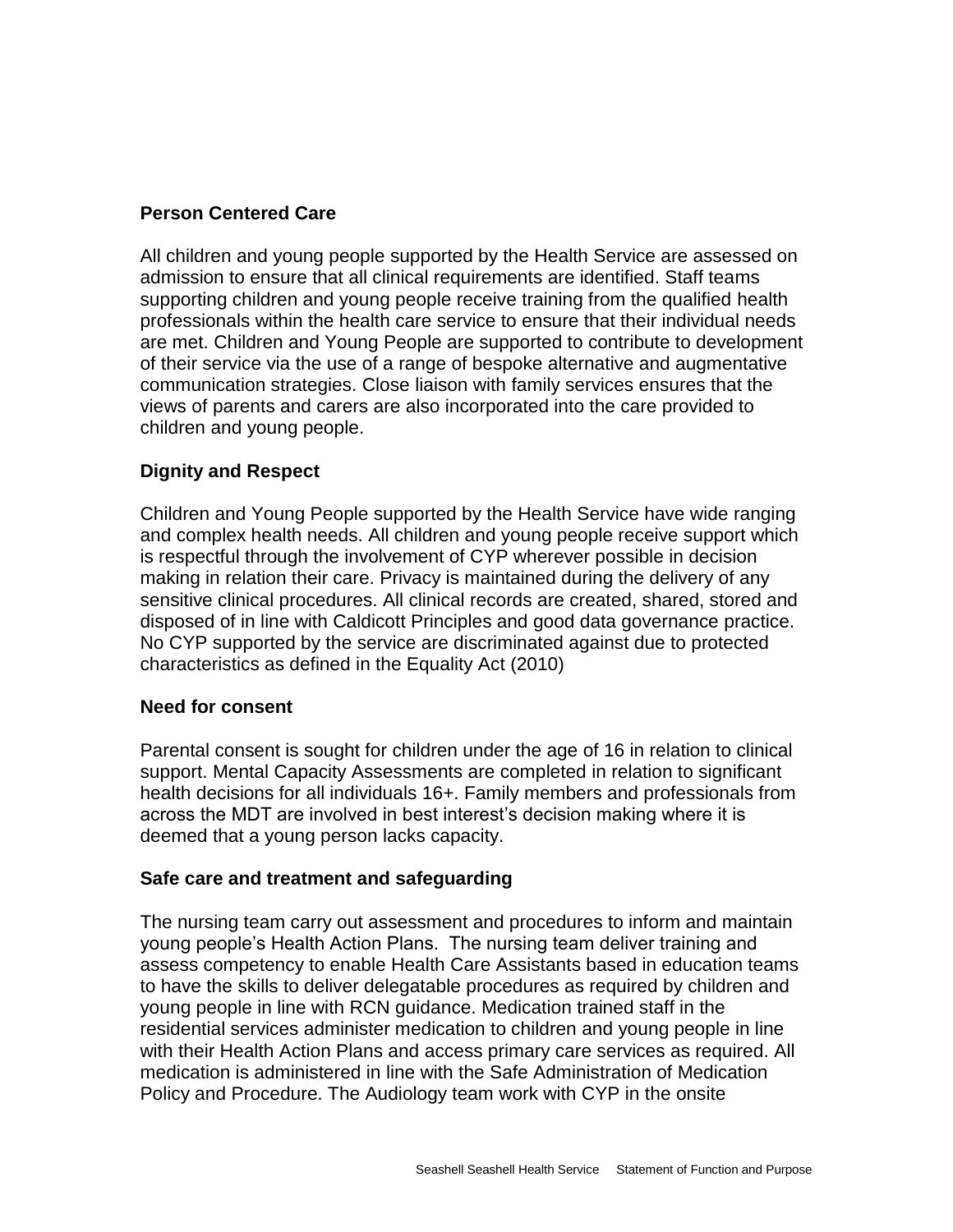Audiology Clinic for assessment to contribute to and support community diagnostic services. A Standard operating Procedure based on BAA guidance is followed to maintain safe and high quality clinical standards within the clinic. Clinical staff contribute to CYP individual risk assessments and a dynamic risk register is maintained for the service. The Head of Service is a Deputy Designated Safeguarding Lead and all staff across the service have received up to date training in relation to safeguarding of children and vunerable adults ensuring they are able to work in line with the Safeguarding Policy.

#### **Premises and equipment**

The school and college medical rooms are equipped with secure storage, mounted on an internal wall, a sink and suitable flooring to ensure the facilities meet required standards for safe storage and dispensing of medication. Clinical equipment is serviced as required and checked within audit cycles. The audiology clinic is serviced and calibrated regularly to ensure all equipment is safe and in good working order.

#### **Governance**

A Clinical Governance Group meets on a fortnightly basis. This includes the Lead SaLT, OT, Nurse, Audiologist, Physiotherapist and Mental Health Nurse. An annual quality cycle outlines the audit deadlines for the service and ensures data is available relating to clinical record keeping, Health Action Plans, storage of medication, covert medication, medication errors, tamper proofing of hearing aids and use and servicing of specialist equipment. Regular whole team meetings and Nursing team meetings ensure opportunities for sharing good practice and responding to audit findings. Internal and external training opportunities are available to ensure that the team can meet the needs of the CYP they support. All qualified clinical staff receive clinical supervision from a suitably qualified professional within their discipline. All staff across the health care service receive annual appraisals and half termly line management supervision.

#### **Staffing**

The healthcare team includes nurses and Allied Health Professionals including Speech and Language Therapists, Physiotherapists, Occupational Therapists and Audiologists. The nursing service employs three qualified nurses based across the educational provisions on the site. A mental health nurse is also employed to work closely with the Positive Behaviour Support Team. All Allied Health Professionals are registered with the HCPC and nurses are NMC registered. Staffing ratios are informed by the needs of the CYP. Each discipline has a clear management structure with a Lead professional, specialist staff and newly qualified and assistant staff.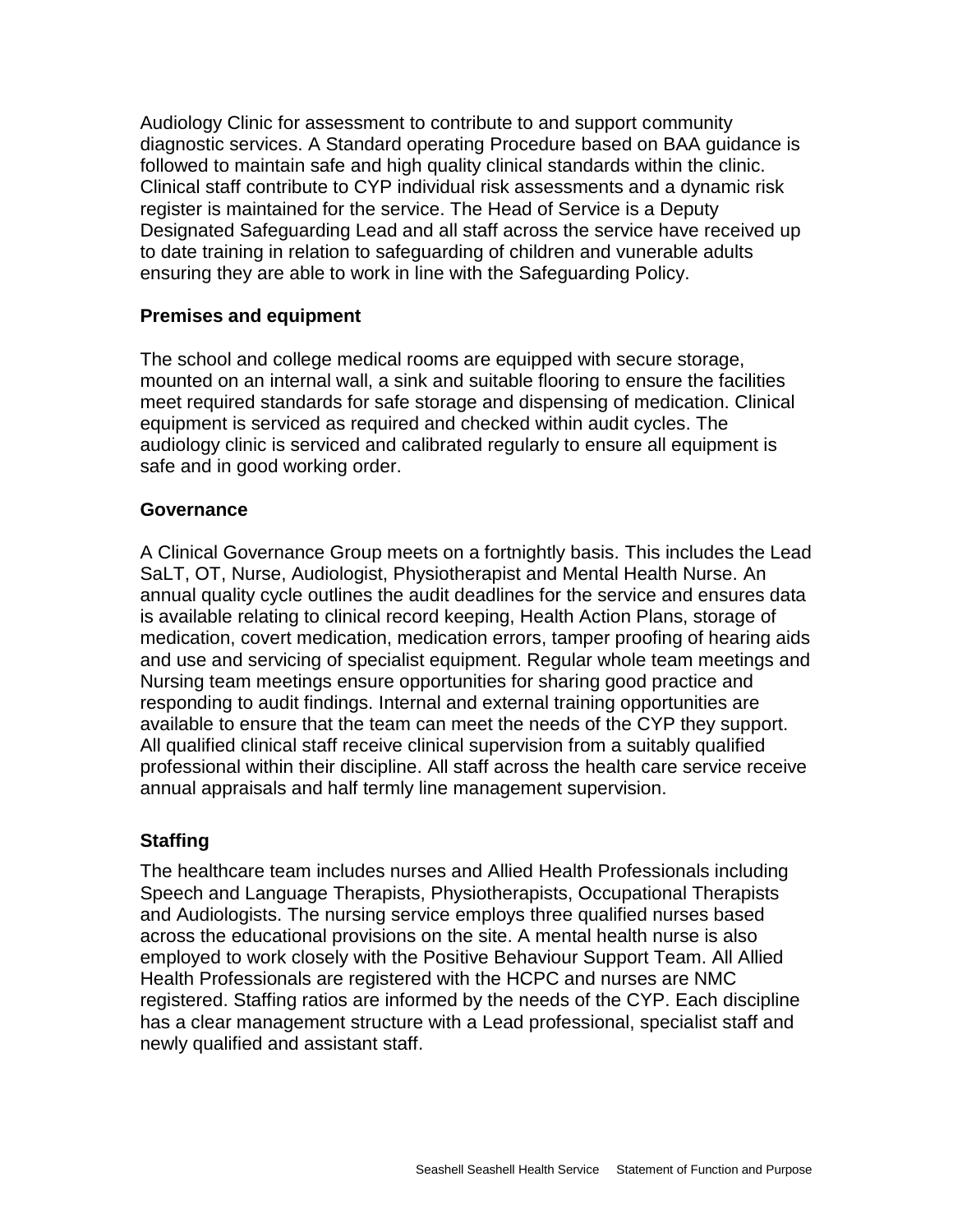#### **Multidisciplinary Practice**

The Seashell Health team works closely with other department across the Trust to ensure holistic and person centered support. Liaison with external NHS specialists including epilepsy nurses, consultant pediatricians, psychiatrists and neurologists ensures that the specialist health needs of children and young people are met and promotes smooth transitions into and out of Seashell Trust services.

#### **Obtaining and acting on feedback from service users**

All children and young people in receipt of Seashell Trust services have complex communication impairments and neurological impairments. All individuals have a communication strategy written by the Speech and Language Therapy team which evidences how they can be supported to understand information and express themselves. In addition to this, Talking Mats are used to support children and young people to express their views on the service they receive. Accessible 'mood barometer' tools support CYP to share their feelings and the use of the 'Riding the wave' approach ensures that staff are highly responsive to individual's arousal levels when delivering their educational programme in school or college. A formal complaints policy is available for the use of service users, staff or parents. CYP are encouraged to provide feedback about the services they are receiving using their chosen communication method. All complaints are used to improve the quality of the service.

If CYP or parents/carers feel that complaints need to be taken outside of Seashell complaints may be addressed to the Local Authority for CYP whose placements are funded partially or wholly by the LA. In case of a serious complaint or issue concerns can be directed to the Care Quality Commission.

Accessible information and tools including social stories, symbols, photos and signs are used to communicate with CYP details of the concern or complaint they have raised and the response and actions that are being taken to resolve their concerns.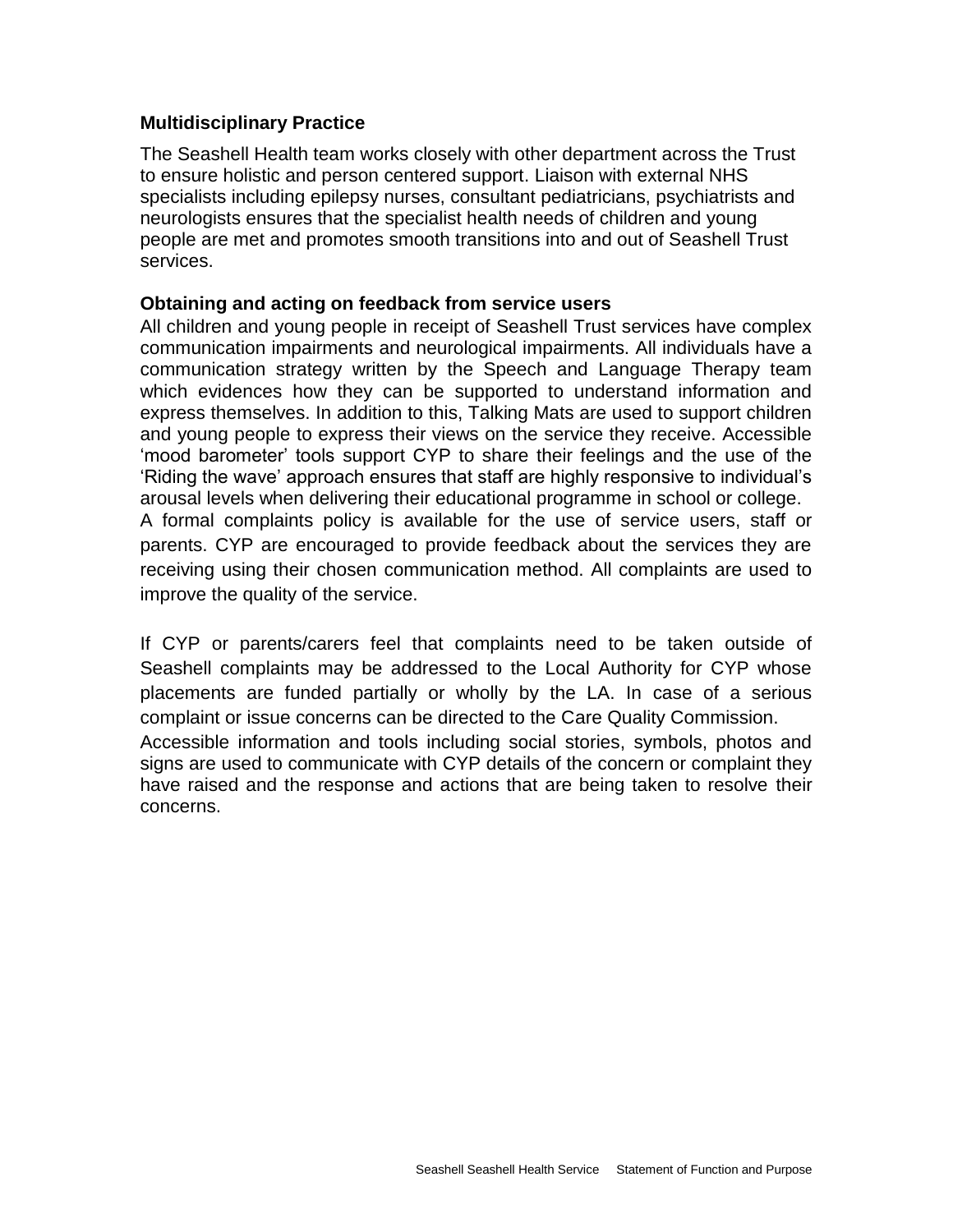#### Registered Manager: Seashell Health Service

#### **Tamsin Rowbotham**

#### **Pen Picture**

Tamsin is a qualified and registered Speech and Language Therapist who has worked with children, young people and adults with a wide range of Speech, language and communication needs. Before joining Seashell in February 2021 as the new Head of Health she had been working within community and hospital settings as a highly specialist clinician and service lead within the NHS for 18 years across two large NHS trusts.

Tamsin has extensive experience of designing, delivering and managing Speech and Language services to meet the needs of differing populations working across health, education and care. Tamsin has a strong understanding of what good governance looks like in practise with high expectations for continuous improvement and development and the delivery of services that are consistently high quality, effective and measurable.

Tamsin is passionate about reducing health inequalities and utilises her clinical skills, knowledge and experience to ensure that the services she oversees are person centred with a clear focus on improving the health and educational outcomes for all children and young people.

Tamsin has a significant amount of experience of safeguarding vulnerable children and young people both as a clinician and as a safeguarding supervisor. She brings this knowledge to Seashell as part of the team of deputy safeguarding leads and advocates for continuous learning and development within the team so that everyone is clear of their responsibilities to keep children, young people and the staff team safe.

Tamsin particularly enjoys the process of sharing knowledge and developing the skills of others and continues to provide training as an Elklan and Makaton tutor to families and professionals. Tamsin also holds a NLP and coaching qualification and promotes an open and honest team culture based on restorative approaches and the Seashell values.